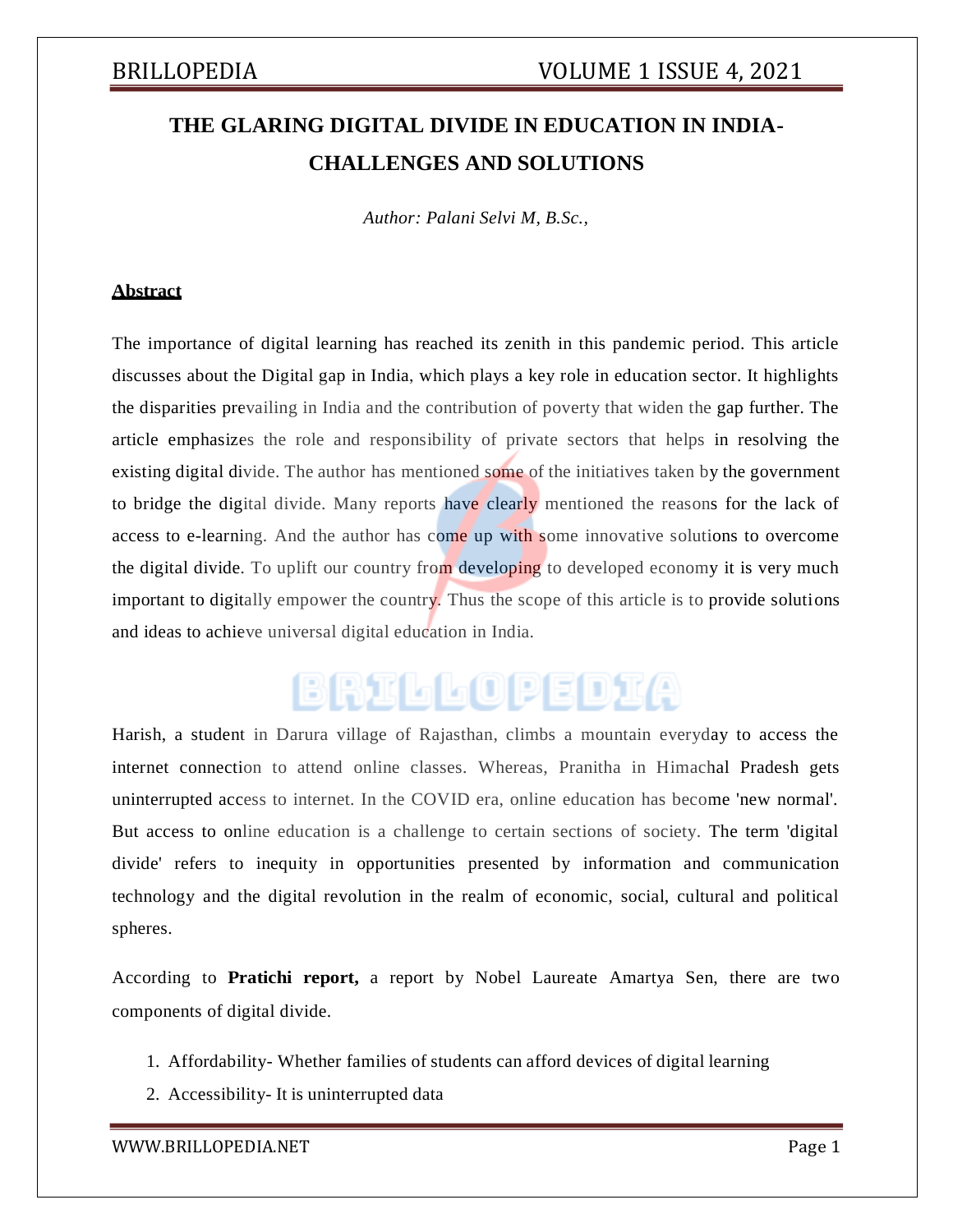## BRILLOPEDIA VOLUME 1 ISSUE 4, 2021

There are certain factors that contribute to digital divide such as gender, access to content, lack of ICT skills etc… By overcoming these disparities, the benefits of e-learning can be reaped by all sections of society.

### **Benefits of e-learning**

- Increases the digital literacy
- Students involvement in learning and productivity increases
- Makes students digitally smart
- Helps in using technology in a positive and constructive manner
- Universal coverage of education
- Paperless learning method
- Flexible to plan schedules

### **Challengesin digital divide**

Our country has achieved impressive progress in science and technology and is emerging as one of the strongest economies in the developing world. Still there are challenges in the country that widen the digital gap. According to 75th Report of NSSO: 'Household consumption: Education India' survey, there are certain factors that contribute to the digital divide.

## **1. Urban-rural divide**

In India, one-fourth of all homes have internet facilities. Among them, 42% of the homes in cities are getting access to the internet and only 15% of rural homes are getting an uninterrupted internet connection. This is due to the lack of infrastructure in the rural areas.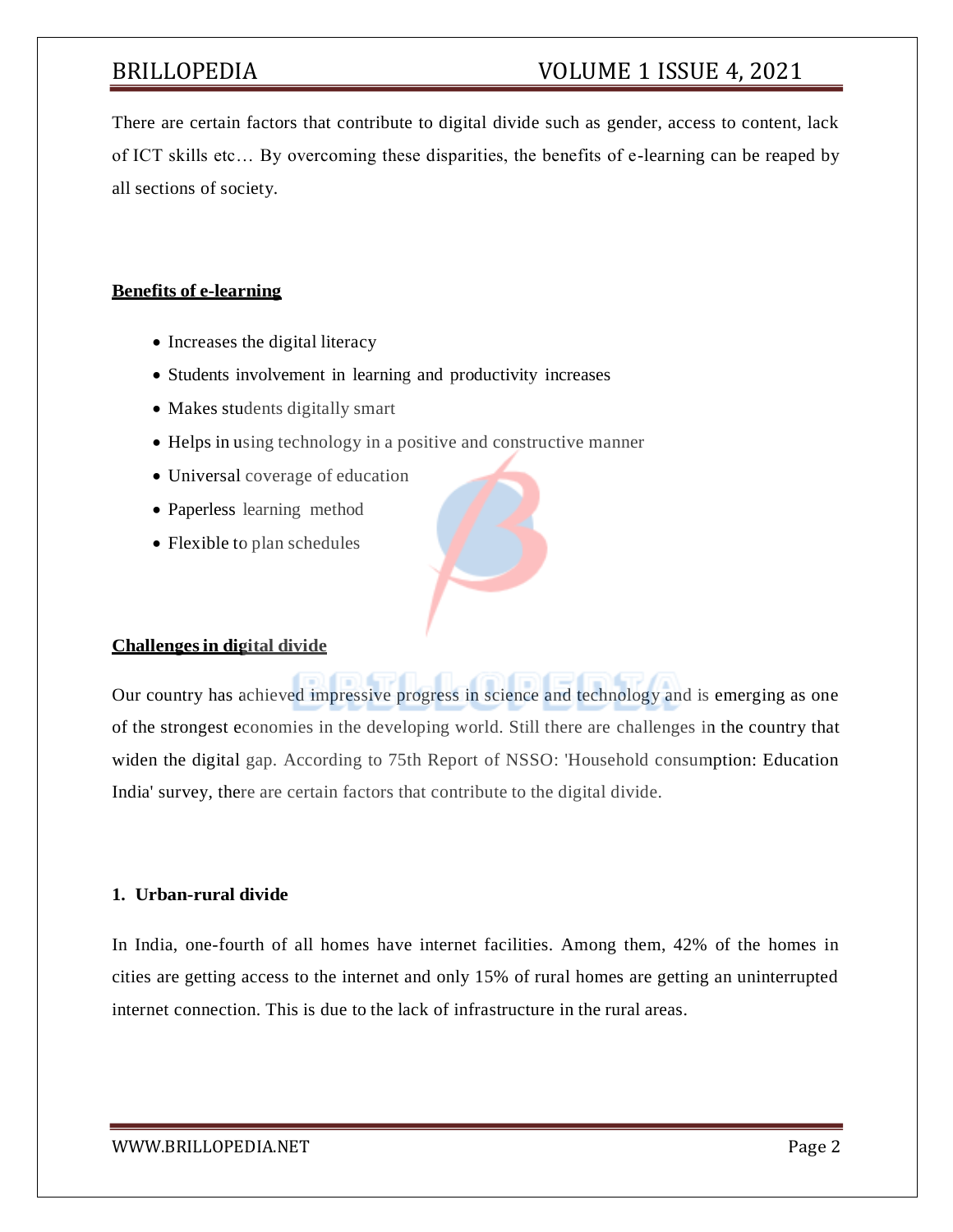#### **2. Economic status**

The biggest divide is due to poverty. Those who are of high economic status easily get access to technology. So, poverty is contributing to the **'Information Poverty'**. The poor people, due to lack of technology skills, are getting more deprived, as it is difficult for them to compete with the fast-changing technological world.



## **3. Digital literacy**

Only 20% of Indians, above the age of 5, have basic literacy. The digital literacy in the age group of 15-29 years is only 40%. This age group comprises of high school and college students, young parents responsible for teaching young children.

### **4. Regional disparity**

Access to online education is unequal in the country. For example, children in urban Himachal Pradesh where internet penetration is higher than 70% will have much more access to education. Whereas, children in rural Odisha suffer to access education, as there is less than 6% of households have internet facilities.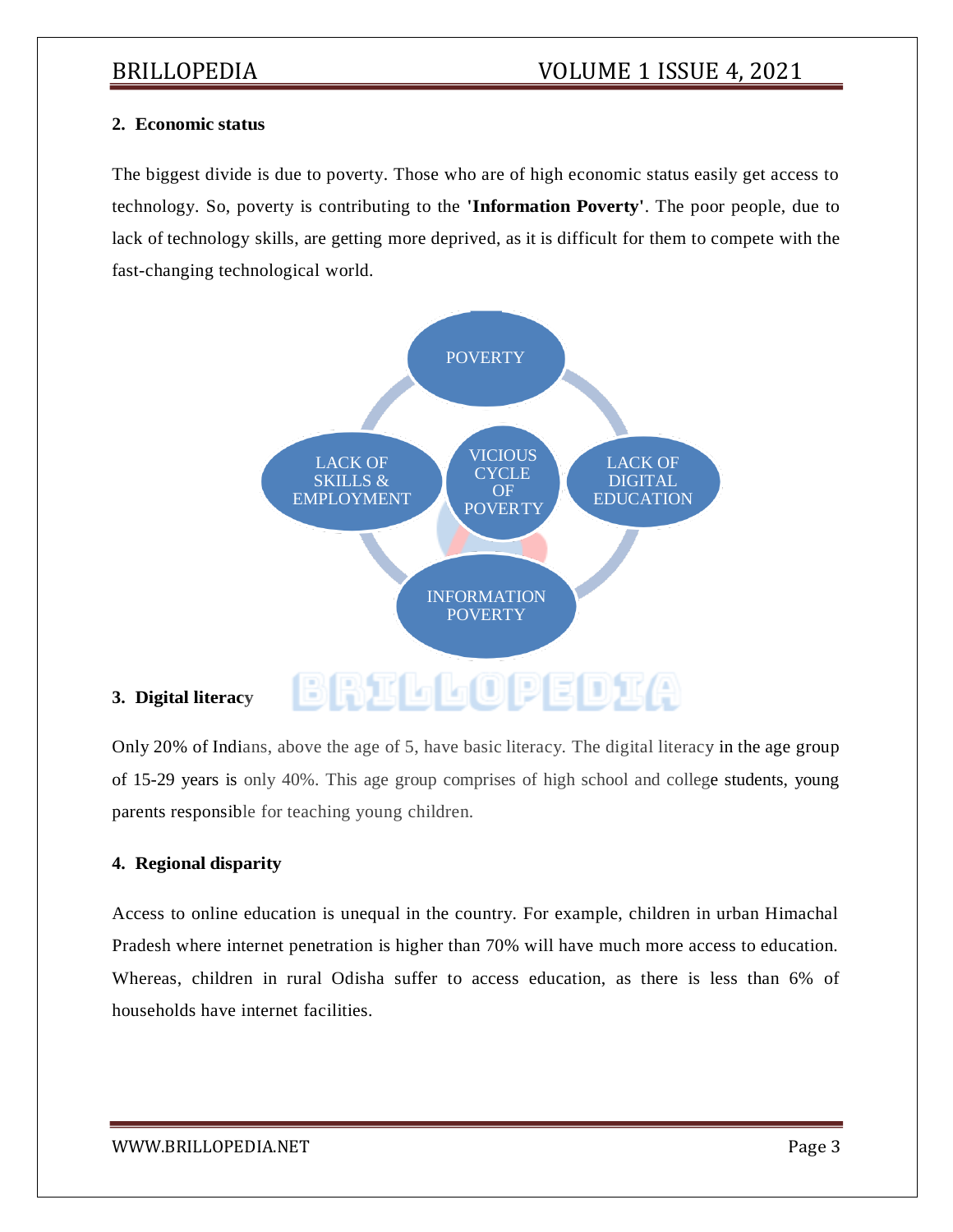#### **Pratichi trust report**

Amartya Sen's Pratichi Trust report found that in Kolkata, about 40% of primary school students couldn't attend online classes during the pandemic due to the digital divide.

#### **Gender gap**

GSMA's 2020 report on the mobile gender gap shows that only 21% of women in India are getting access to the internet. This shows that due to pandemic and online learning, women's education has been deprived further.

#### **Digital divide impact on the demographic dividend**

As most of the younger population is could not benefit from online education due to the digital divide, this will affect the working force in future. The Demographic dividend will lead to economic growth only when the working force is heavy and educated.

Amartya Sen says, "India is the first country, which is aiming to become an industrial giant with most unhealthy and illiterate workforce". Denial of education due to the digital divide further worsens the situation of the country.

#### **Government measures to bridge the digital gap**

India is taking significant steps towards acquiring competence in information and technology. Some of which are as follows,

### **1. Information and Technology (IT) Act, 2000**

The Indian government passed IT Act, 2000 to promote e-commerce and e-governance.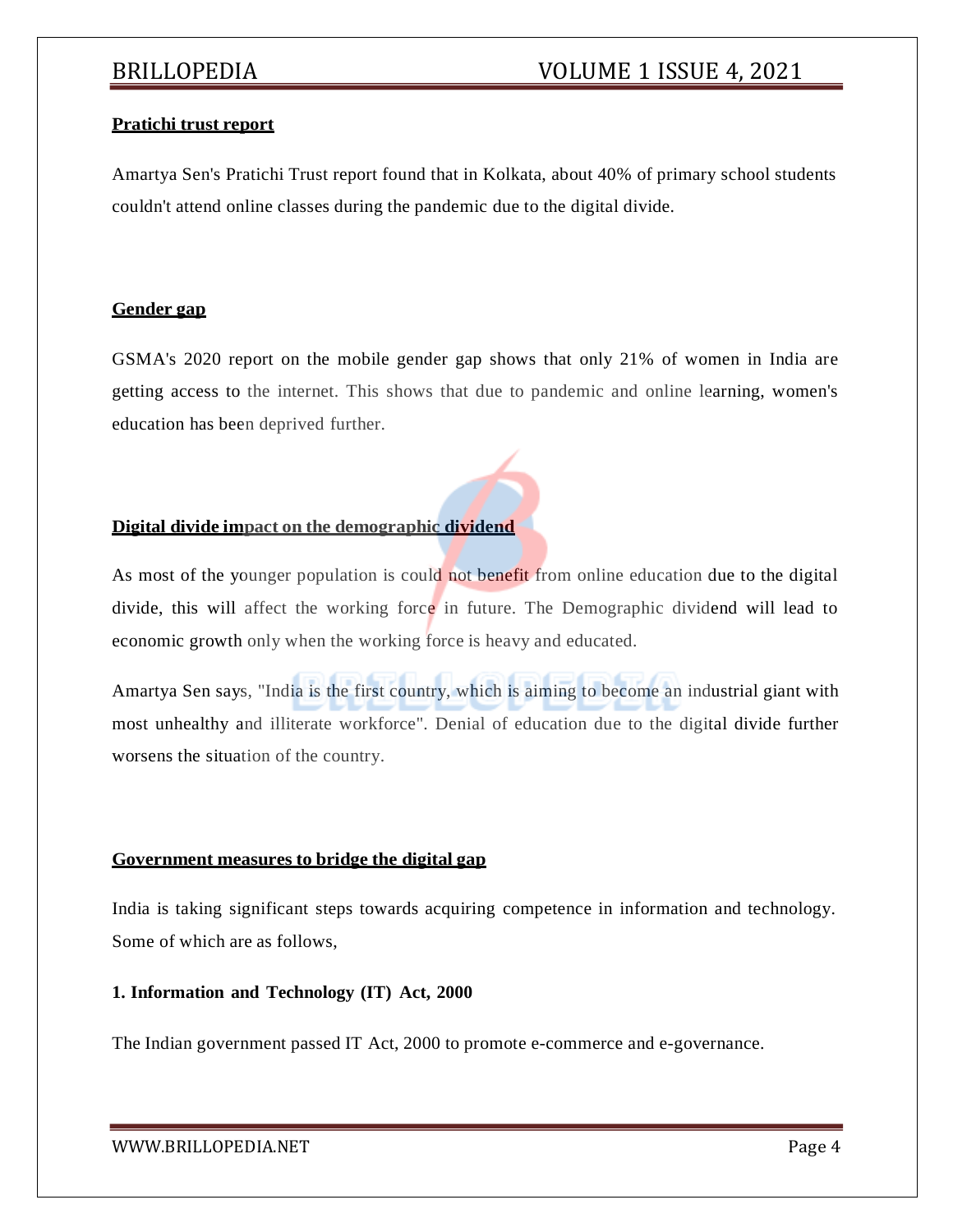#### **2. Optical Fiber Network (OFN)**

It is to ensure broadband connectivity to over 2 lakhs panchayats in India. This will help in achieving universal education.

#### **3. Digital Mobile Literacy**

It is an initiative of the Indian government to bridge the digital gap. It is done in collaboration with the centre for advanced computing (C-DAC) based in Pune.

#### **4. Unnati**

This initiative was started by Hindustan Petroleum Corporation Limited to bridge the digital divide in schools by providing rural students with poor economic and social backgrounds access to computer education.

# **5. DIKSHA (Digital Infrastructure for Knowledge Sharing)**

It is India's, 'One Nation, One digital platform'. It provides access to a large number of curriculum-linked e-content through QR coded energized textbooks, courses for teachers, quizzes etc...

#### **6. Swayam Prabha TV channel**

32 channels are devoted to telecasting high-quality educational programs. These programs are focused to educate students with no internet access.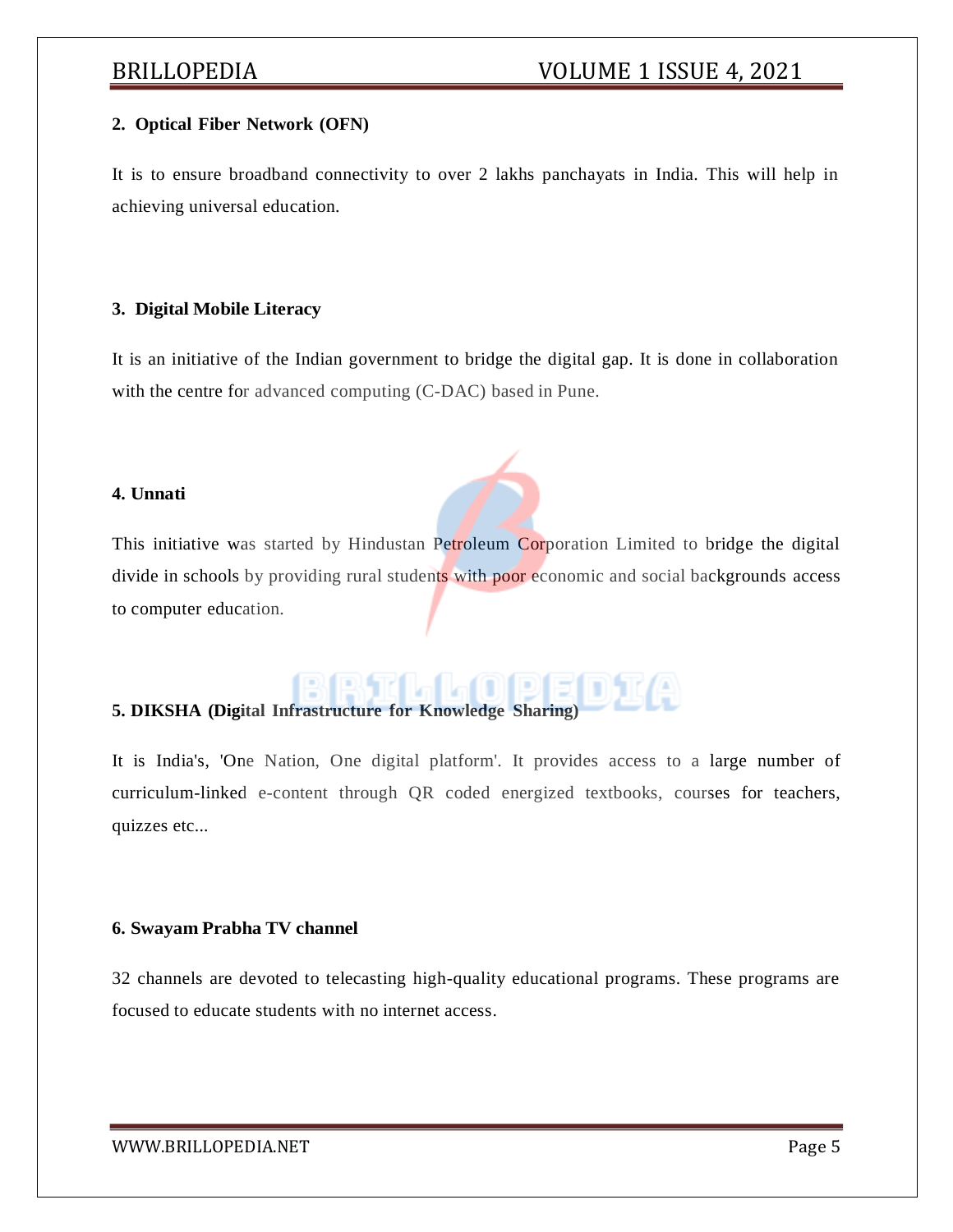## **7. On AIR**

It is activity-based learning through radio broadcasting. It helps in reaching remote areas where there is no internet facility.

#### **Solutions to bridge the digital divide**

Though the government has taken various measures, still there is a divide in digital education. To overcome this gap, certain initiatives can be taken which are as follows

#### **1. Technology**

Technology should be made universal and more feasible in the public education system. This will bridge the gap between private and public school students.

## **2. Expansion of Right to Education**

Online learning has become mandatory in this pandemic situation and expected to continue in the upcoming years. So access to technology, e-learning provisions will suit Right to education in this contemporary era.

L (OIPE D) KA

#### **3. Addressing fear of online exploitation**

UNESCO said, "Spending more time on the virtual platform can leave children vulnerable to online sexual exploitation and grooming, as predators look to expedite the COVID-19 pandemic". So, stringent laws should be imposed to overcome the fear of parents concern about children's safety.

[WWW.BRILLOPEDIA.NET](http://www.brillopedia.net/) Page 6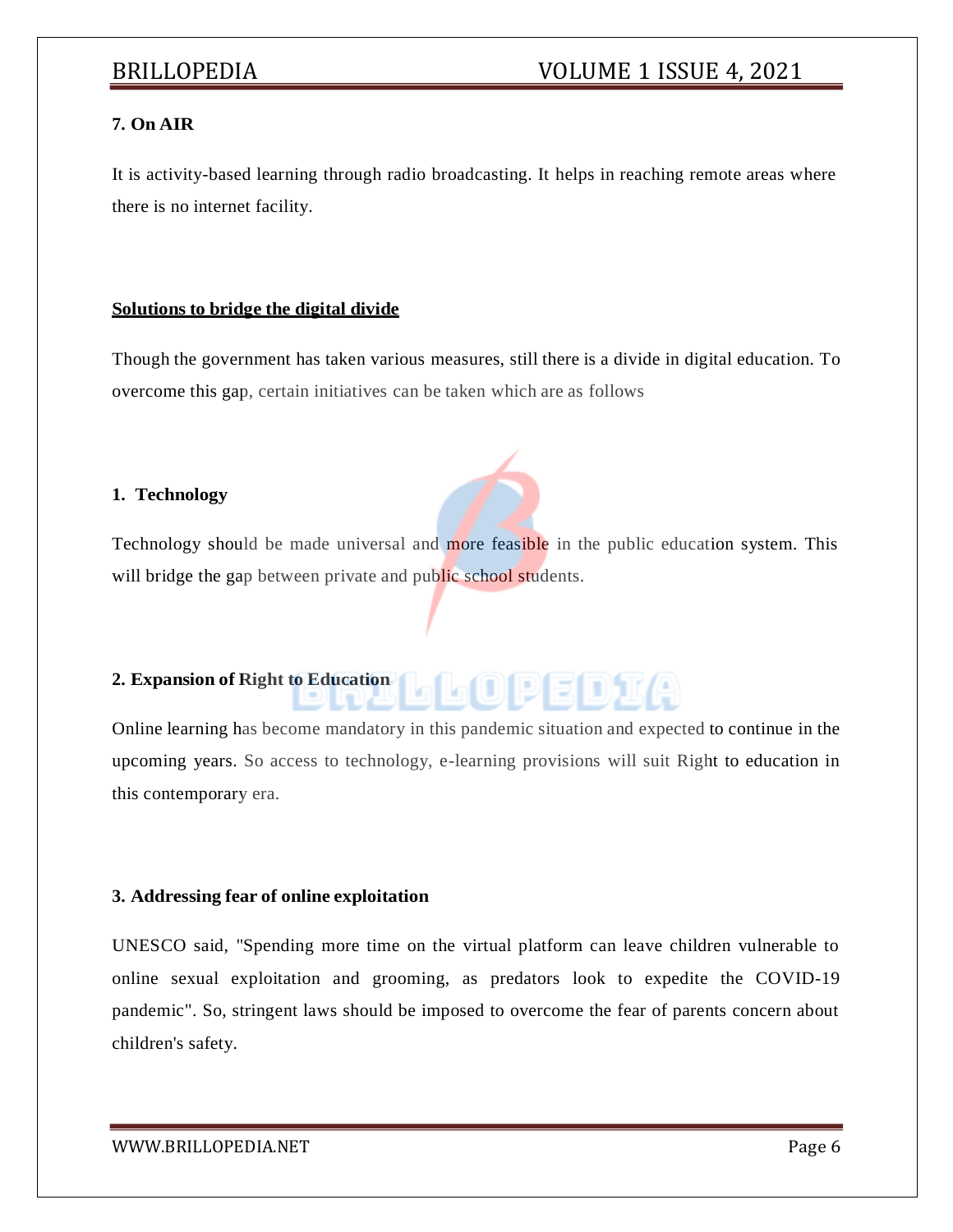### **4. Training the teacher**

**Technology will not replace great teachers, but technology in the hands of great teachers can be transformational.**

#### - **George Couros**

Thus, training should be provided to the teachers which will make the digital education complete. Courses should be provided on technology to the government school teachers.

#### **5. E-skilling**

The Inclusion of virtual vocational training, virtual lab and skill development courses will contribute to bridging the gap in digital education.

#### **6. Vernacular language**

Certain students, studying in vernacular language, will not be able to access the information through the digital platform. Lack of content in vernacular language will lead to the digital divide. Thus, providing quality e-vernacular content is mandatory.

"Affordability and accessibility of quality education is of paramount importance". So, the government has to work on this to bridge the gap of the digital divide. It is the need of the hour to promote and ensure digital literacy among the people. Uninterrupted internet connectivity and mobile network signals in rural areas will ensure universal education. As a part of corporate social responsibility, private sectors can help in making e-resources accessible to students in government and low-income private schools.

By resolving these challenges through the provided solutions, the education sector in India will become digitally empowered. Ministry of Education has signed MoU with Microsoft on "Digital Transformation of Tribal Schools". Such initiatives in the upcoming period will make digital education accessible, affordable and universal. In the long term, all the government and private

[WWW.BRILLOPEDIA.NET](http://www.brillopedia.net/) Page 7